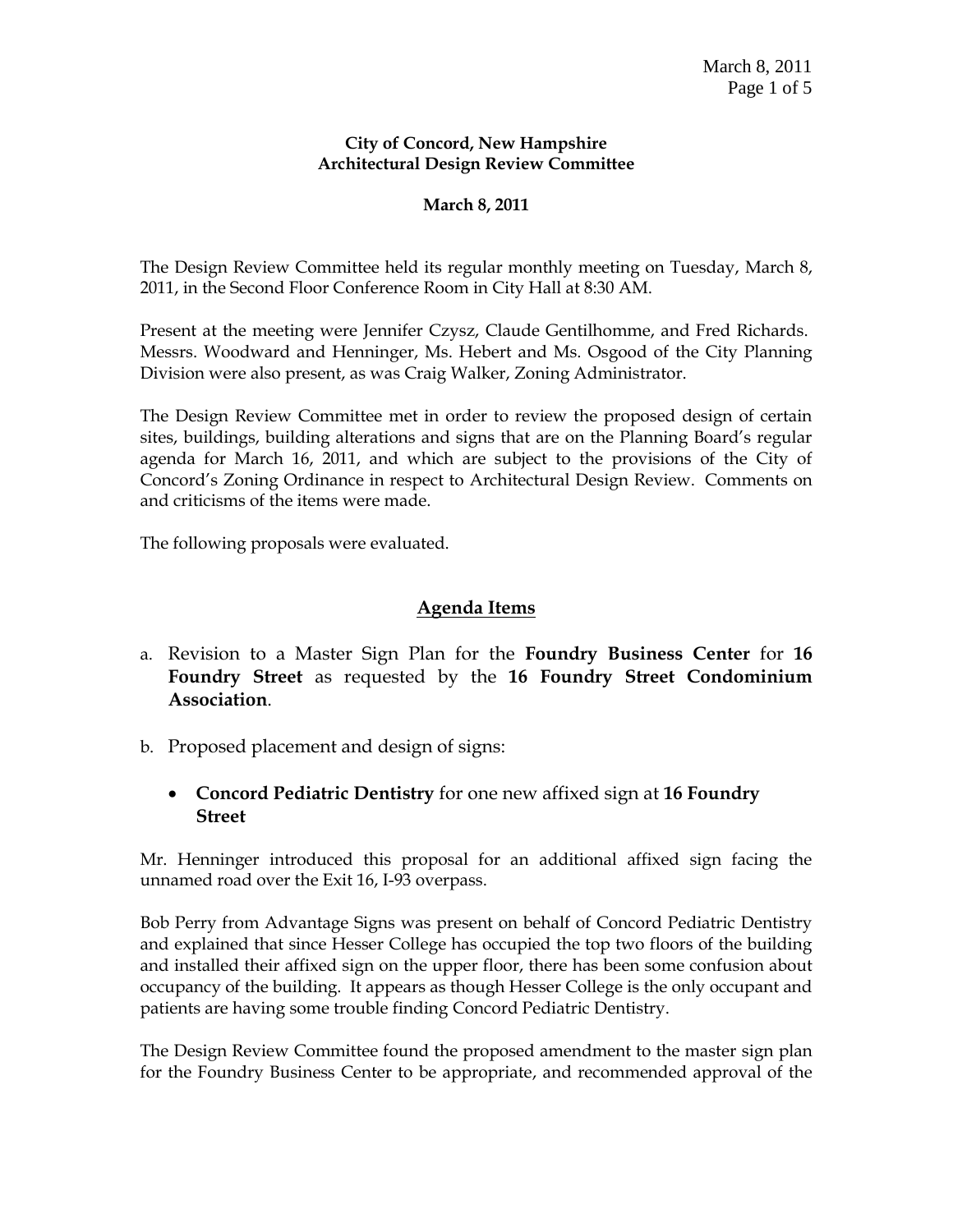amendment as well as approval of the proposed placement and design of the sign for Concord Pediatric Dentistry.

# c. Site and building plans for **Concord Hospital Inc.** at **250 Pleasant Street**. **(#2011-11)**

Mr. Henninger introduced this proposal for an approximately 10,000 square foot addition to the existing hospital building. He explained that the proposed location for the addition is about 20 feet below grade and not very visible from anywhere outside the campus. He explained they propose to add a story above the recent addition and to construct in the infill area. Colors and materials will match the existing building.

Dominic Ciavarro from Concord Hospital and Keith Lacasse from Lavalle Brensinger were present on behalf of the applicant. Mr. Ciavarro explained that the infrastructure is already in place in the main building to support this addition. He reported they plan to enlarge the operating rooms and to create corridor space to help movement of equipment, staff, and patients. Because of seismic regulations, the three-story building will be freestanding abutting the existing building. He explained that they will take all of the smaller HVAC units currently on the roof and replace them with one larger unit.

Mr. Lacasse explained that the materials to be used will match the existing building. The loading dock will have a membrane roof.

The Design Review Committee recommended approval as submitted.

# d. Site and building plans by **Milano Real Estate Associates, LLC** at **313-317 Loudon Road**. **(#2011-04)**

Michael D'Amante from Milano Real Estate Associates and Matt Peterson from Hillside Design were present to answer questions from the Committee.

Mr. Henninger explained that the Design Review Committee had reviewed the site and building plans last month and recommended that rear elevation be painted a darker color in order to minimize reflection of lighting for the neighboring residents. He noted that two vinyl fences were installed at the rear property line when the abutting restaurant buildings were constructed. He explained that the residences across Old Loudon Road are at a higher elevation than the proposed new building and he suggested extending the fencing to provide a better visual buffer.

Mr. D'Amante responded that he had met with the neighbors and they appreciated the suggestion of a darker wall. They had also asked that the applicants plant trees like those behind the existing Shell station instead of installing the additional fencing. They felt that the fences would not be tall enough to provide an adequate buffer and the trees would be more attractive. Mr. D'Amante also reported that the neighbors had asked for the vegetative buffer to be extended around the corner of the lot to help buffer sound.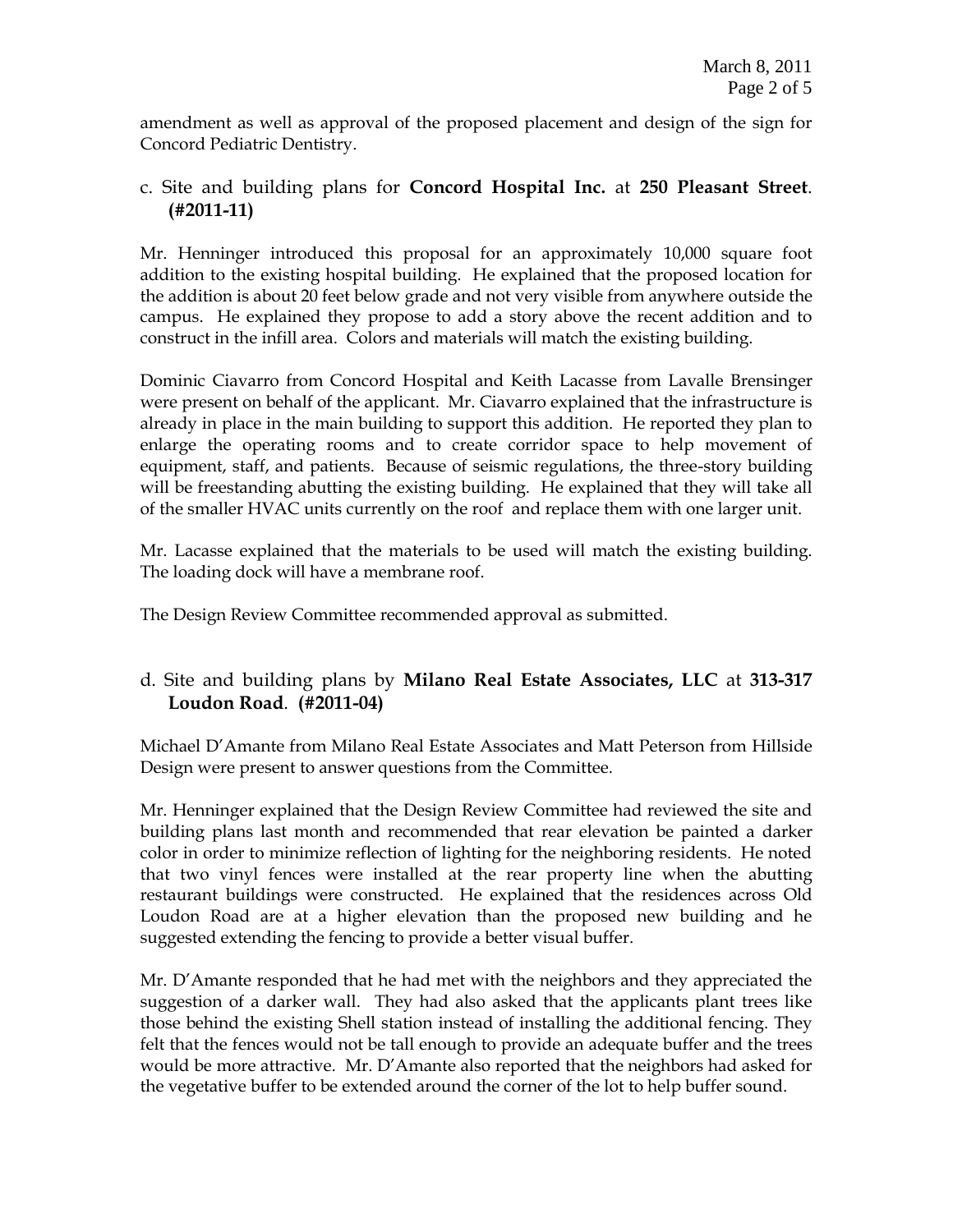Mr. Henninger suggested substituting shade trees for about 50% of the Snow Crab trees in the front of the site.

The Design Review Committee recommended approval with the adjustments to the rear screening as requested by the abutters as well as changes to the interior landscaping plan as suggested by City staff.

# e. Site and building plans by **P&M Realty of Concord, LLC on behalf of Evolution Rock and Fitness, LLC** at **the corner of South Main Street and Langdon Avenue**. **(#2011-10)**

Timothy Golde from Golde Planning Consultants, and Hillary Harris, architect and owner of the proposed development, were present to answer questions from the Committee.

Mr. Golde explained this proposal to construct an indoor climbing gym and fitness center on a parcel adjacent to the proposed Concord Steam facility. There will be a 51 space parking lot on the south side of the building. There is also space for 36 more parking spaces that can be used for additional parking if necessary and they have requested a Conditional Use Permit to defer construction of these spaces. He noted that the climbing gym does not usually generate the same amount of traffic that a typical gym or fitness center nor requires the same amount of parking. Landscaping on the north side of the building will be heavy because the climbing wall will be on the northerly wall and create a building with a large blank wall. They also propose a stockade fence and heavy planting on top of a berm along the property line with the substation to the west.

Ms. Harris explained that she intended to design a building that would be as much as possible a passive solar building. The climbing wall will be on the north side of the building with the façade facing Langdon Avenue. She planned to have pretty extensive planting on the north side to break up the façade as well as a mural on the building using the siding material in green, slate and silver colors. Three mural designs were provided and the Design Review Committee preferred the option with both the Old Man of the Mountain and the Presidential Range. Ms. Harris noted that the designs would be executed through different color metal panels and would not be painted on.

Mr. Gentilhomme felt the design of the building was fine. He suggested carrying the color of the mural around the corners of the building. He also suggested applying a silhouette of a climber on the Old Man or the mountains.

Scott Walker asked to be recognized and explained he was present on behalf of  $J & S$ Leasing, abutters of the property. He reported that the Steenbekes were in favor of the project in general. However, this is not an industrial park. It used to be an industrial park but it is now zoned Opportunity Corridor. The look of the buildings needs to be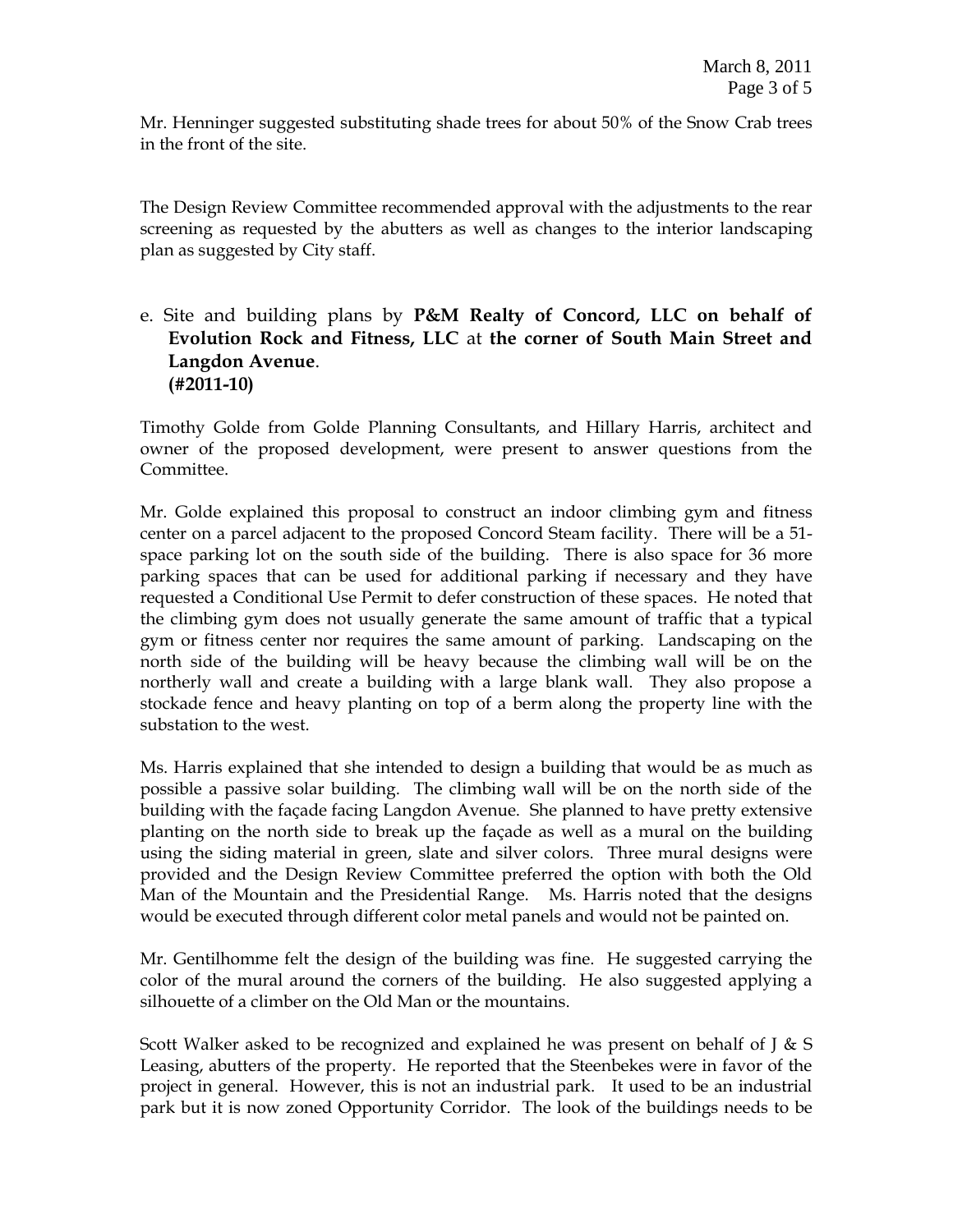upscale. He explained that the Steenbekes are in negotiations for a large project on their site that will mean removing the metal siding, exposing and rehabbing the original brick façade and constructing a second story above the existing building to create a 120,000 square foot office building. They want to be sure that this building will be appropriate as a neighbor to their own project. The large north façade needs to be given more thought. A huge Butler building in the Opportunity Corridor is not going to be attractive in the bigger picture. This façade will be the entrance to this area. He emphasized the height of the proposed building as well as the width of the wall. Whatever can be done to reduce the massive wall would be appreciated by the Steenbekes. They are not opposed to this application but they are concerned about its appearance.

Ms. Harris noted that while the building will have metal siding, it will not be a Butler building. It will have a higher quality siding with color that is guaranteed for 20-30 years.

The Design Review Committee recommended that the applicant submit a sketch showing proposed landscaping as well as a perspective from Langdon Avenue. Ms. Harris indicated she would submit those plans for next month's meeting as well as provide copies directly to Mr. Walker.

Mr. Golde then asked for advice from the Committee regarding placement of dumpsters. The Committee suggested placing the dumpsters next to the embankment abutting the parking lot on the south side of the building.

# f. Site and plan for a telecommunication tower by **St. Paul's School on behalf of Florida Tower Partners, LLC at 325 Pleasant Street. (#2010-42)**

Mr. Woodward explained an application had been submitted for a monopine telecommunications tower on the St. Paul's School campus. He reported that this tower will sit in the middle of a field surrounded by deciduous trees and the tower will substantially taller than the trees, so it will be quite visible. He reported that the applicant has submitted a photograph of a monopole which could have up to six individual birds nest installations for co-locations. He explained that the Planning Board had approved monopoles which were stealth poles with the equipment placed within the pole.

The Design Review Committee agreed that the stealth monopole would be the most appropriate design option. Also as suggested by the City's consultant, the applicants could consider a monopole at a height only as needed for the single location proposed at this time. They could then return for additional height and installations as additional service is proposed.

Mr. Woodward indicated he had not received any response from the applicants relative to the idea of a stealth monopole.